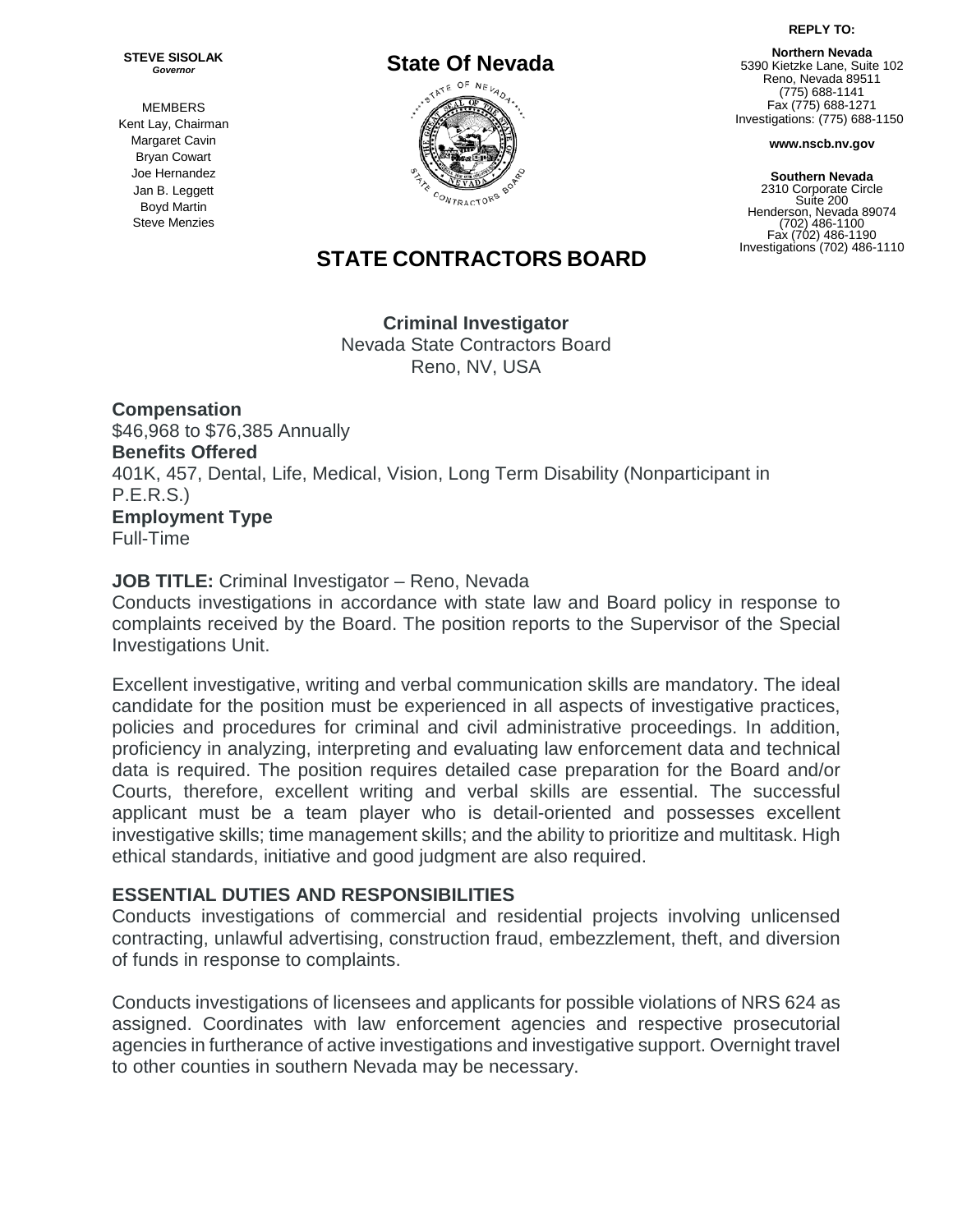## **EDUCATION AND EXPERIENCE**

Have one of the following:

(a) A high school diploma and have at least 5 years of experience in criminal investigations, or equivalent experience, as determined by the Board; or

(b) A bachelor's degree from an accredited college or university with a major in criminal justice, law enforcement, or a related area of study as determined by the Board, and have at least 4 years of experience in criminal investigations, or equivalent experience, as determined by the Board; or

(c) Any sufficient combination of education and experience as determined by the Board.

Ability to analyze data and conduct complex investigations. Ability to write detailed investigative reports and professional business correspondence. Ability to effectively communicate with people from various socio-economic, ethnic and cultural backgrounds, in person and over the telephone, often where relations may be confrontational or strained. Ability to define problems, collect data, establish facts, and draw valid conclusions.

## **CERTIFICATES, LICENSES, REGISTRATION**

Hold a current Nevada Peace Officer's Standards and Training Commission (POST) Category 1 or Category 2 certification; or the ability to obtain same within one (1) year of employment pursuant to the provisions of NRS 289.550.

## **PHYSICAL DEMANDS**

The physical demands described here are representative of those that must be met by an employee to successfully perform the essential functions of this job. Reasonable accommodations may be made to enable individuals with disabilities to perform the essential functions.

Must be able to move safely about construction work sites. Mobility to work in a typical office setting, use standard office equipment, operate a motor vehicle to attend meetings and inspect properties; strength and stamina to inspect various residential, commercial, and industrial properties or other facilities; vision to read printed materials and computer screen; and hearing and speech to communicate in person or over the telephone.

Frequently required to talk or hear; stand; walk; sit; use hands to finger, handle or feel; reach with hands and arms; regularly lift and/or carry up to 10 pounds; frequently lift and/or move up to 25 pounds, and occasionally lift and/or move up to 50 pounds. Specific vision abilities required by this job include close vision, distance vision, peripheral vision, depth perception, and the ability to adjust focus.

Pass the Construction Management Examination not later than 1 year after beginning employment by the Board

Be of good moral character, complete annually at least 16 hours of training related to investigations. Comply with the Code of Ethical Standards as prescribed in NRS